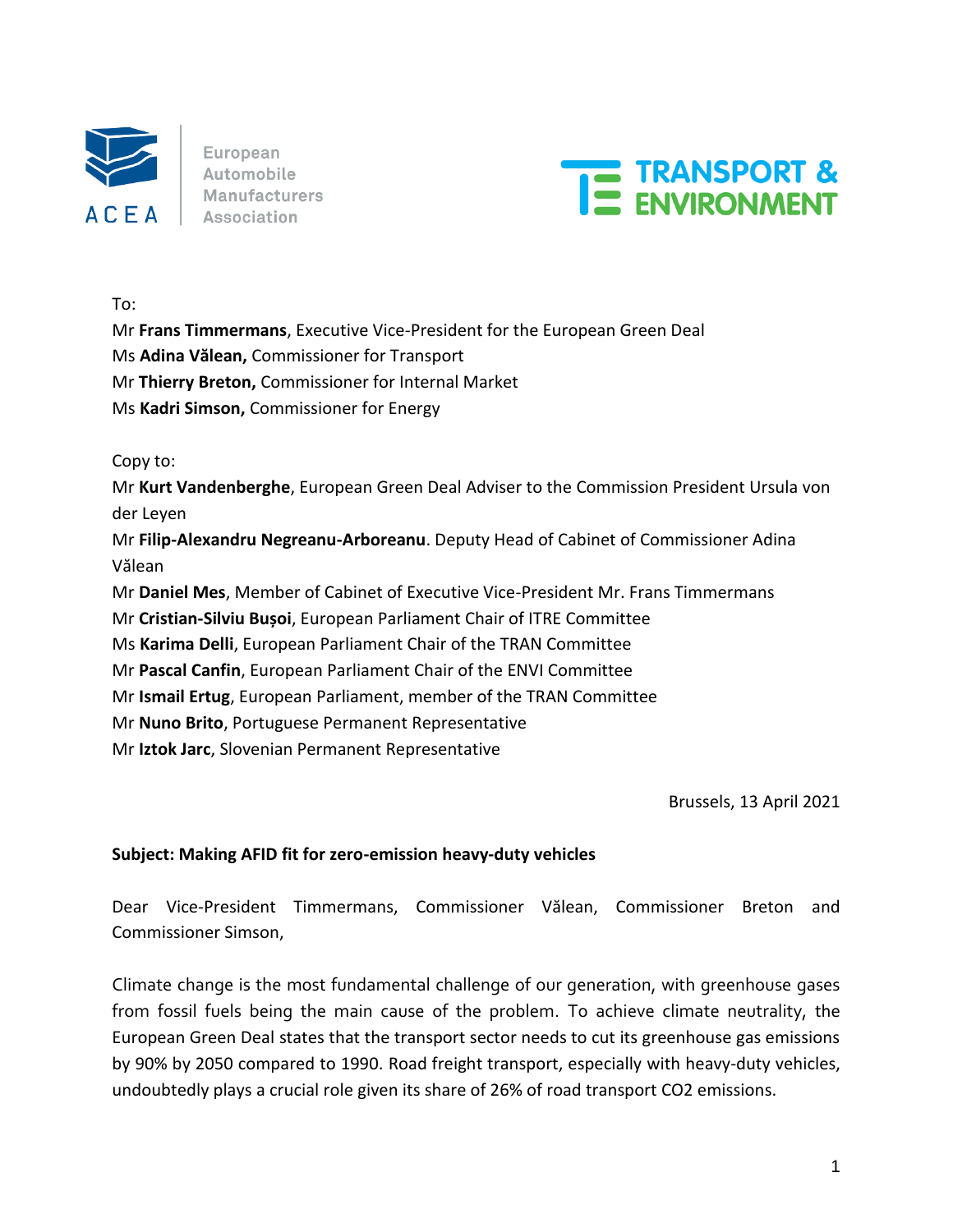In December 2020, the CEOs of Europe's commercial vehicle manufacturers expressed their commitment to a fully carbon-neutral road freight transport sector by 2050 at the latest. Action to effectively bend the emissions curve is clearly needed today.

We, the signatories, are writing to ask for your urgent support for the roll-out of the necessary re-charging and hydrogen re-fuelling infrastructure suitable for zero-emission heavy-duty vehicles. This must be addressed in the review of the alternative fuels infrastructure directive (AFID).

## **An increasing offer of zero-emission heavy-duty vehicles**

Reliable and efficient zero-emission vehicles are already beginning to hit the market; their numbers and range will increase rapidly over the next few years. Indeed, all heavy-duty vehicle manufacturers have either already started or are ramping up the series production of zeroemission trucks and buses. New powertrain technologies will fast become the backbone of road transport, with battery-electric and hydrogen-powered vehicles being the key zero-emission technologies for heavy-duty trucking. However, the re-charging and hydrogen re-fuelling infrastructure that is suitable for heavy-duty vehicles and indispensable for their operation is still largely missing.

The Sustainable and Smart Mobility Strategy aims for 80,000 zero-emission lorries in circulation in the EU by 2030. In stark contrast to this, our assessments indicate that the number of batteryelectric lorries in operation will be three to six times higher.

## **What should AFID deliver?**

The undersigned call for the following under the review of the Alternative Fuels Infrastructure Directive (AFID):

- **Make AFID compatible with the ambition level of the Green Deal and the CO2 targets for heavy-duty vehicles, with a focus on zero-emission technologies**, namely battery electric and hydrogen-powered vehicles.
- **Propose a regulation rather than a directive** for a swift implementation.
- **Extend the scope of the framework to areas operated by private players**, like logistic hubs, distribution centres etc.
- **Address all re-charging and hydrogen re-fuelling needs of heavy-duty vehicles**: at the depot, at destination when loading and unloading, at public sites in urban areas and along highway corridors.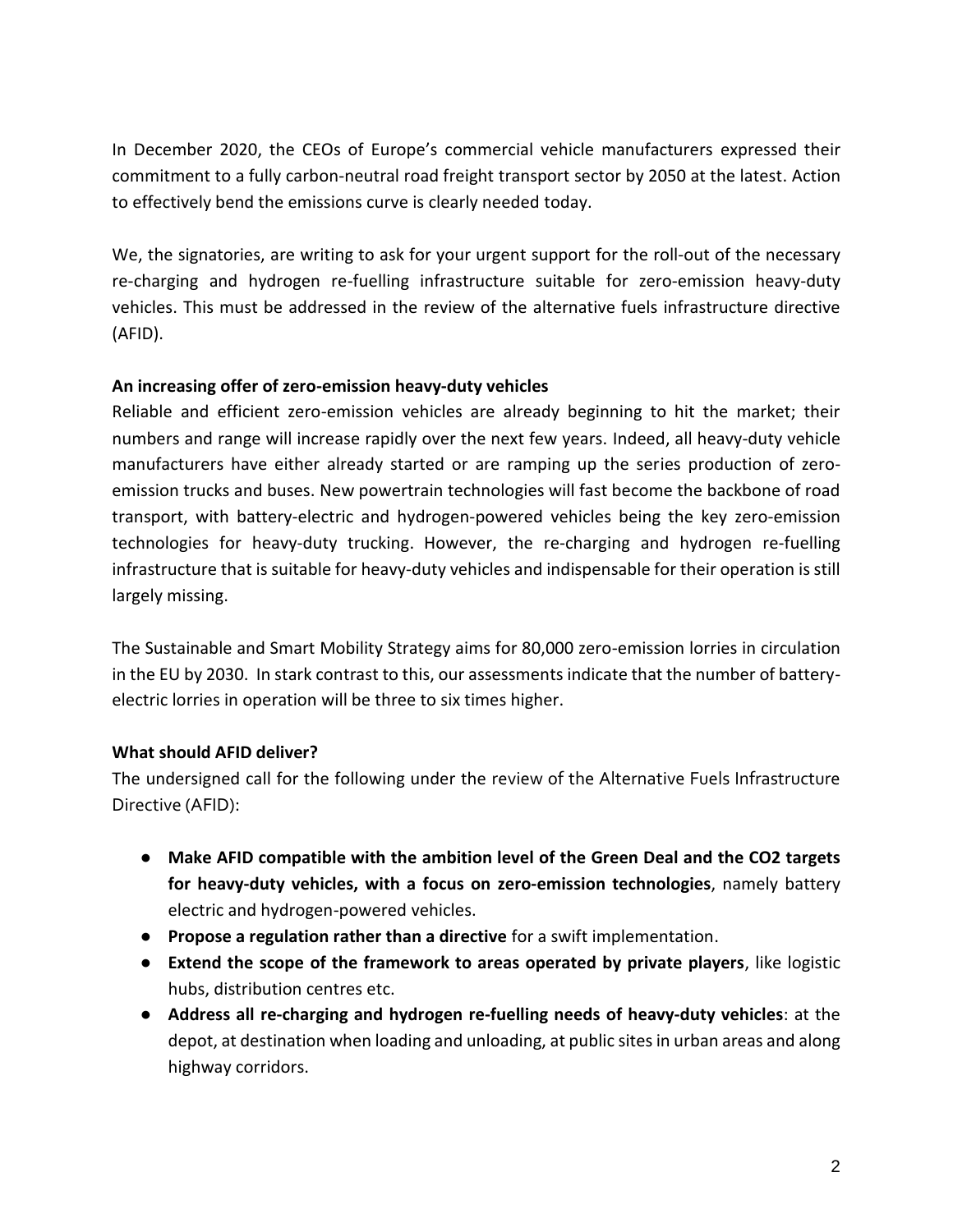● **Set dedicated and binding infrastructure targets on European and member state level**  to create a clear and harmonised pathway for infrastructure deployment, independent of national agendas.

A revised AFID regulation is key to ensure that infrastructure roll-out and the deployment of zeroemission vehicles go hand-in-hand, as well as to ensure an EU-wide infrastructure network for seamless cross-border operations. This would grant confidence to all stakeholders in the value chain, from vehicle manufacturers, to transport operators and infrastructure providers.

## **We are therefore calling for the EU-wide deployment of 11,000 charging points for heavy-duty vehicles no later than 2025 and 42,000 charging points no later than 2030.**

This target includes both public and destination – or semi-public – charging (e.g. charging at logistic hubs, distribution centres etc.) but excludes overnight public charging. In the Annex to this letter, we suggest a methodology to set binding targets per member state and show concretely what these should be.

# **In addition, the revised AFID should set a target of around 300 hydrogen re-fuelling stations suitable for heavy-duty vehicles by 2025 and of around 1,000 hydrogen re-fuelling stations no later than 2030.**

The revision should also ensure geographic coverage, by addressing key use cases (regionaldelivery and long-distance operations), and locations (urban node areas and along highways). It should distinguish between public and destination charging, and establish three power categories for heavy-duty vehicle charging (e.g. below 350 kW, between 350 kW and 500 kW and above 500 kW). Adequate measures should ensure access and availability of highway charging points, for example via a reservation system which allows advance booking.

A mid-term review should be initiated in 2024 in order to provide a sound reality-check with the actual market situation, the infrastructure roll-out and allow the adjustment of heavy-duty specific technical requirements and targets.

## **Locations for charging points and re-fuelling stations**

1. **Urban node areas:** Deploying charging infrastructure in medium and large urban areas will enable the decarbonisation of urban and regional delivery trips thanks to a growing and maturing battery-electric truck market. As part of the revision of the TEN-T Regulation, authorities and industry should jointly identify urban nodes, which are hot spots for road freight activity and where the deployment of charging infrastructure would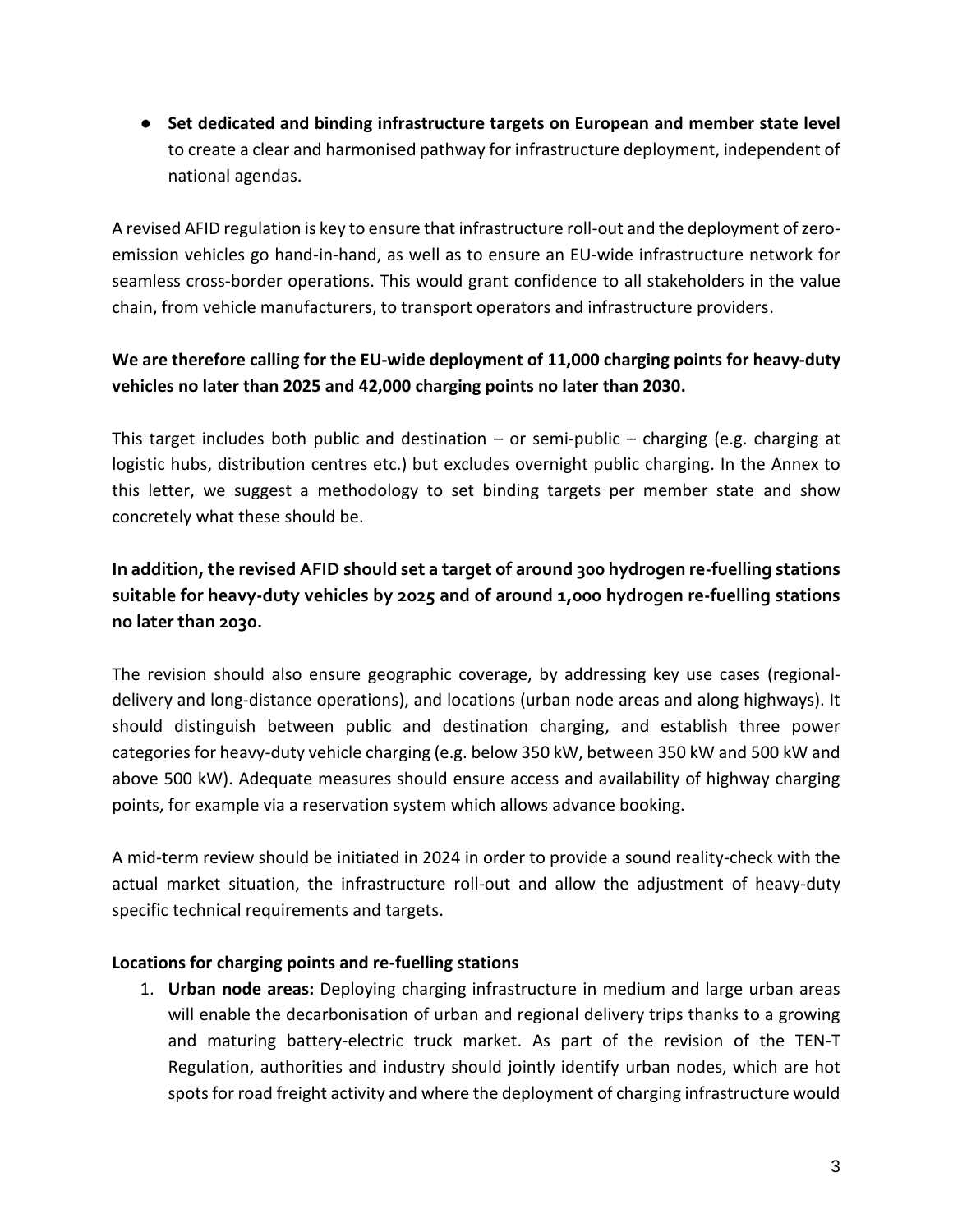maximise the benefits of the roll-out of the initial charging network. Accordingly, the revision of the AFID should set targets for the deployment of public charging at urban nodes for 2025 and 2030 (at least 350 kW). Deployment of public charging at urban nodes should further be incentivised in the first half of the 2020s to meet the demand of the early adopters. The most relevant charging locations for buses, namely interurban coaches, for example at airports and bus terminals, should be covered. For destination charging, all medium and large logistics hubs should have at least one opportunity charger (350 kW or higher) from 2025.

- 2. **Highway coverage:** Long-haul operations account for the majority of heavy-duty related emissions and the revision of the AFID is essential for the deployment of the adequate recharging and hydrogen refuelling infrastructure along the TEN-T core network.
	- High-power charging (at least 350 kW, but focussing on megawatt charging, MCS): With long-haul battery-electric trucks expected to hit the market in the first half of the 2020s, it is crucial that these trucks will be able to do long-distance journeys and stop to charge during the drivers' mandatory breaks (i.e. typically 700 - 800 kW for long-haul trucks). The revised AFID should require **at least one high-power charging station with a minimum of 4 charging points every 100 km by 2025** and at least **one site every 50 km by 2030 on the TEN-T Core Network**. At least one charging point per station has to be accessible for coaches.
	- Public overnight charging: Long-haul battery electric trucks, when travelling long distances, will not always come back to the depot overnight. The revised AFID should set targets for the deployment of lower power (100 kW) public overnight chargers at truck parking areas along the highways, with at least 40,000 overnight public chargers in 2030.
	- Hydrogen re-fuelling stations: With hydrogen-powered trucks hitting the road from mid-decade, the revised AFID should set a target of one hydrogen re-fuelling site every 200 km on the TEN-T Core network in 2030. A hydrogen re-fuelling station for trucks should have a daily capacity of at least 6 tonnes of H2. Compressed hydrogen at 350bar and 700bar as well as liquefied hydrogen refuelling technology should be considered.

## **Beyond AFID, what is required?**

1. The EU should provide an **effective financial framework** to accelerate the infrastructure roll-out for zero-emission vehicles. As regards charging infrastructure, especially in this early stage, meaningful incentives should be provided to support investments in public, publicly-accessible (destination) and private charging stations for trucks and coaches. Support should also be granted to help transport operators adjust their operations to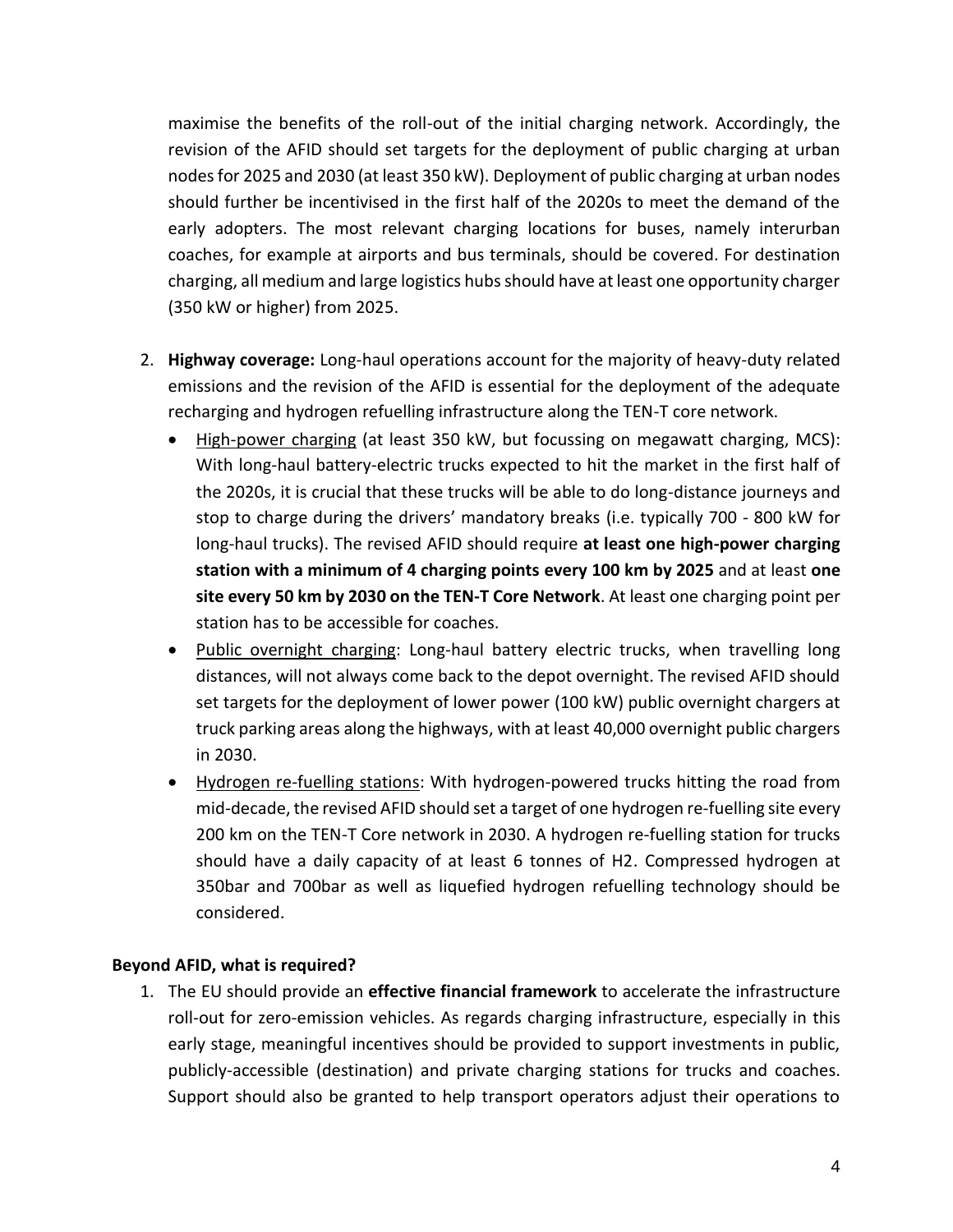zero-emission trucking. The different instruments of the Connecting Europe Facility (CEF) programme should be adapted to zero-emission technologies, and member statesshould prioritise the uptake of zero-emission trucks and the deployment of the associated infrastructure (notably for overnight depot charging, not covered in AFID) in their national Recovery and Resilience Plans, in line with the Recharge and Refuel Flagship.

2. Adequate medium-term **planning of the deployment of the electricity grid and upgrades** will be essential to limit system costs and accelerate the deployment of charging infrastructure. In particular, the EU should ensure that when a truck parking site is built or renovated, notably along the highways, the grid connection is future-proof and sufficient for future heavy-duty vehicle charging demand. The revision of the TEN-E network will need to be coordinated with TEN-T investments in charging infrastructure. Moreover, all activities and preparations aimed at setting up charging stations for passenger cars should be aligned with and wherever possible include an extension to heavy-duty vehicles and their respective infrastructure requirements. If suitable charging locations are publicly co-funded, it should be mandatory to consider a later stage extension and/or upgrade to also cover heavy-duty vehicles (from CCS to MCS).

On behalf of the signatories, we urge the Commission to make a proposal for the review of the AFID fit for zero-emission heavy-duty vehicles, with ambitious provisions for re-charging and hydrogen re-fuelling infrastructure, thereby honouring the commitments under the EU Green Deal strategy.

We remain at your disposal for any questions.

Yours sincerely,



European Automobile **Manufacturers** Association

**ACEA Transport & Environment**

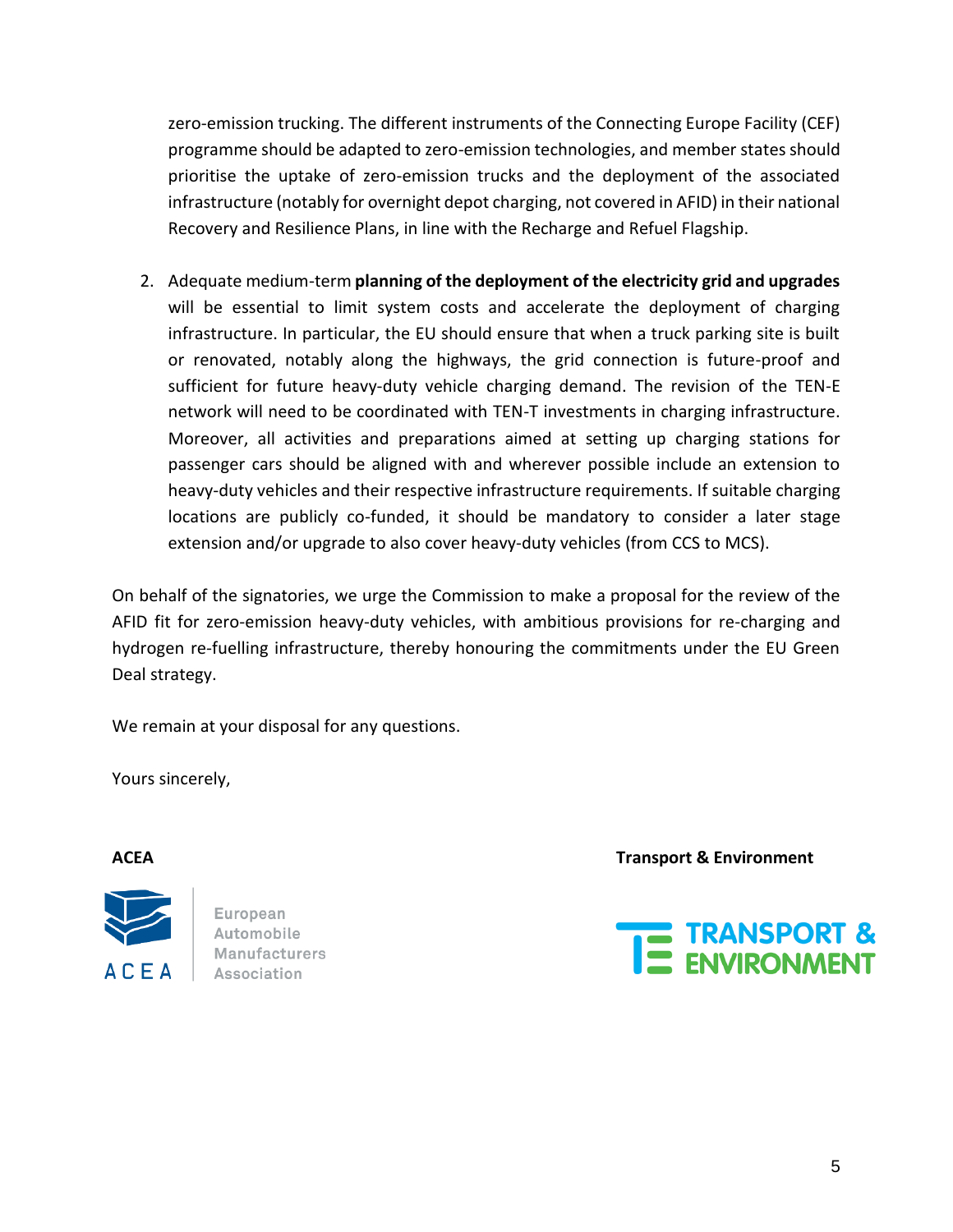#### **Annex**

#### **Overall assessment**

Based on the respective assessments and joint discussions, both ACEA and T&E estimate that the number of heavy-duty vehicle charging points needed in 2030 is around 50,000 for the EU27 + UK, including both public and destination charging. However, there are diverging views on the number of battery electric trucks in the fleet that could operate with such a network; according to ACEA's use-case calculation method, the corresponding fleet of battery-electric trucks in 2030 would be 270,000 units in 2030 (all trucks above 3.5t, EU27+UK), whereas T&E scenarios indicate up to 520,000 units in 2030. The table below summarises the findings (excluding UK):

Charging points and battery electric truck fleet (EU27 only)

|                                 | 2025   | 2030    |
|---------------------------------|--------|---------|
| Charging points*                | 11,000 | 42.000  |
| Fleet                           |        |         |
| Battery electric trucks (ACEA)  | 33,000 | 230,000 |
| Battery electric trucks (T&E)** | 85,000 | 470,000 |

*\*Covers both public and destination charging points. According to ACEA a fixed split between the two cannot be set as it highly depends on the use case, and the framework conditions. T&E calculated that destination chargers would account for at least half of the charge points. \*\*T&E vehicle estimates exclude non-regulated trucks above 16t*

### **Member state targets**

The revised AFID should set binding targets per member state to ensure that the 11,000 charging points in 2025 and 42,000 charging points in 2030 are met EU-wide.

The recommended member state targets are show in the table below. This is based on a methodology for a fair, simple and transparent allocation of the national targets proposed by ACEA and T&E.

| <b>Member state</b>   | 2025  | 2030   |
|-----------------------|-------|--------|
| <b>Belgium</b>        | 300   | 1,100  |
| <b>Bulgaria</b>       | 10    | 50     |
| <b>Czech Republic</b> | 250   | 850    |
| <b>Denmark</b>        | 250   | 900    |
| Germany               | 3,750 | 14,350 |
| <b>Estonia</b>        | 10    | 50     |
| <b>Ireland</b>        | 100   | 300    |
| Greece                | 10    | 50     |
| <b>Spain</b>          | 750   | 2,950  |
| <b>France</b>         | 1,500 | 5,800  |
| Croatia               | 20    | 100    |
| <b>Italy</b>          | 900   | 3,350  |
| <b>Cyprus</b>         | 1     | 5      |